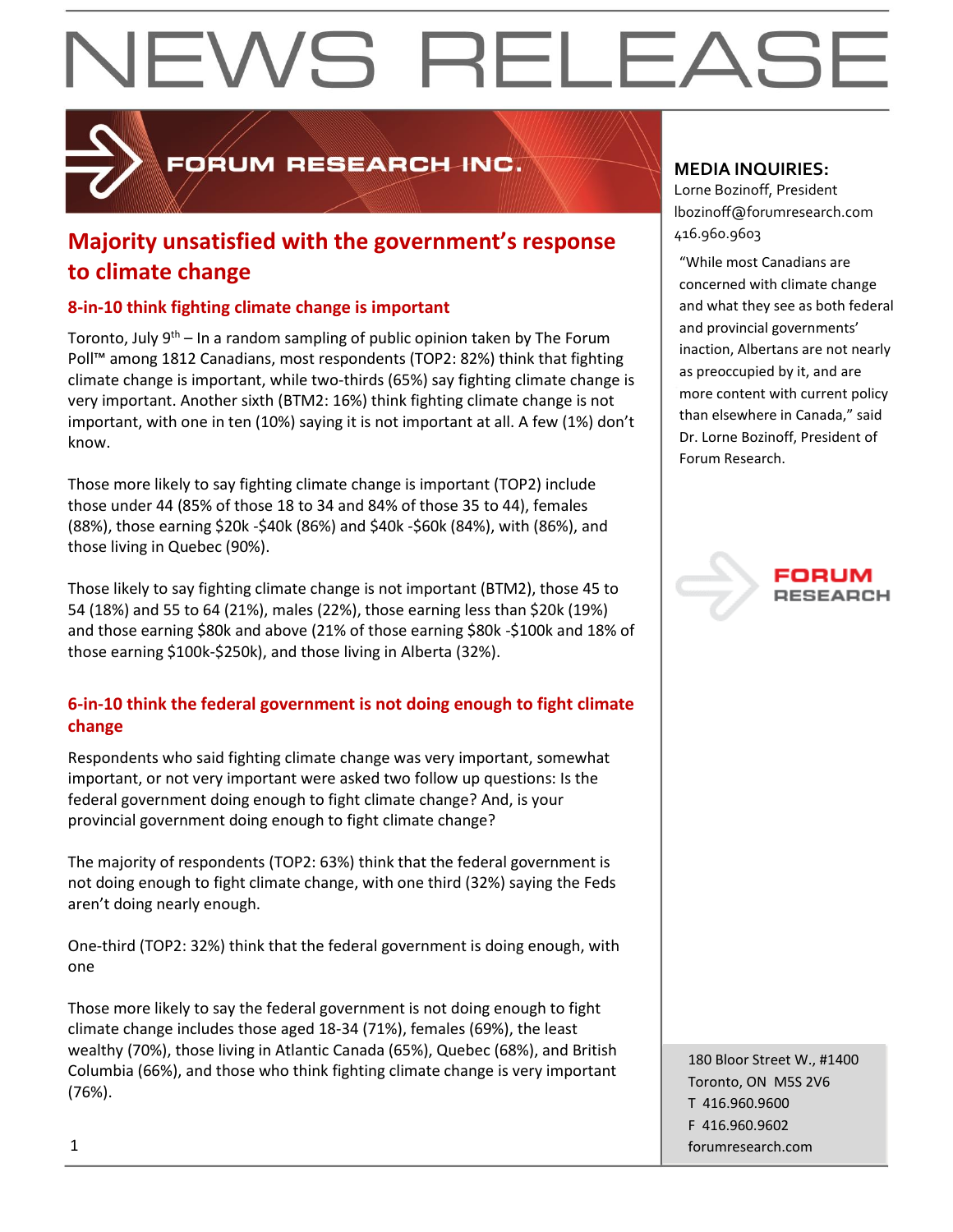

### FORUM RESEARCH INC.

Those more likely to say the federal government is doing enough include those  $\frac{1}{416.960.9603}$ aged 34-44 (37%), 55-64 (35%), and 65 and over (38%), males (41%), those earning \$80-\$100,000 (34%), the highest earners (37%), those living in Alberta (43%), and those who say climate change is not very important (78%).

#### **Albertans more likely to think government is doing enough**

The majority of respondents (BTM2: 70%) think the provincial government is not doing enough to fight climate change, with about half (47%) saying their respective provincial government is not doing nearly enough.

One-quarter (TOP2: 27%) think their provincial government is doing enough, with about one-tenth (9%) saying their provincial government is doing more than enough.

Those more likely to say their provincial government is not doing enough include those aged 18-34 (77%), females (76%), those earning less than 20k (78%), and those who said fighting climate change is very important (83%).

Those more likely to say their provincial government is doing enough include those aged 35-44 (34%), males (36%), earning \$40-60,000 (27%), the highest earners (30%), and those who said fighting climate change is not very important (80%).

According to respondents, the provinces doing enough include Alberta (40%) and British Columbia (36%). In contrast, the worst performing province is Ontario (77%).

|                            | <b>Total</b> | <b>ATL</b> | QС  | ON  | <b>MB/SK</b> | A <sub>B</sub> | <b>BC</b> |
|----------------------------|--------------|------------|-----|-----|--------------|----------------|-----------|
| <b>Sample</b>              | 1568         | 173        | 356 | 564 | 143          | 129            | 203       |
| TOP2 (Enough)              | 27           | 25         | 27  | 20  | 34           | 40             | 36        |
| <b>BTM2(Not</b><br>enough) | 70           | 70         | 69  | 77  | 63           | 58             | 61        |

"While most Canadians are concerned with climate change and what they see as both federal and provincial governments' inaction, Albertans are not nearly as preoccupied by it, and are more content with current policy than elsewhere in Canada," said Dr. Lorne Bozinoff, President of Forum Research.

#### **MEDIA INQUIRIES:**

Lorne Bozinoff, President lbozinoff@forumresearch.com



180 Bloor Street W., #1400 Toronto, ON M5S 2V6 T 416.960.9600 F 416.960.9602 2 forumresearch.com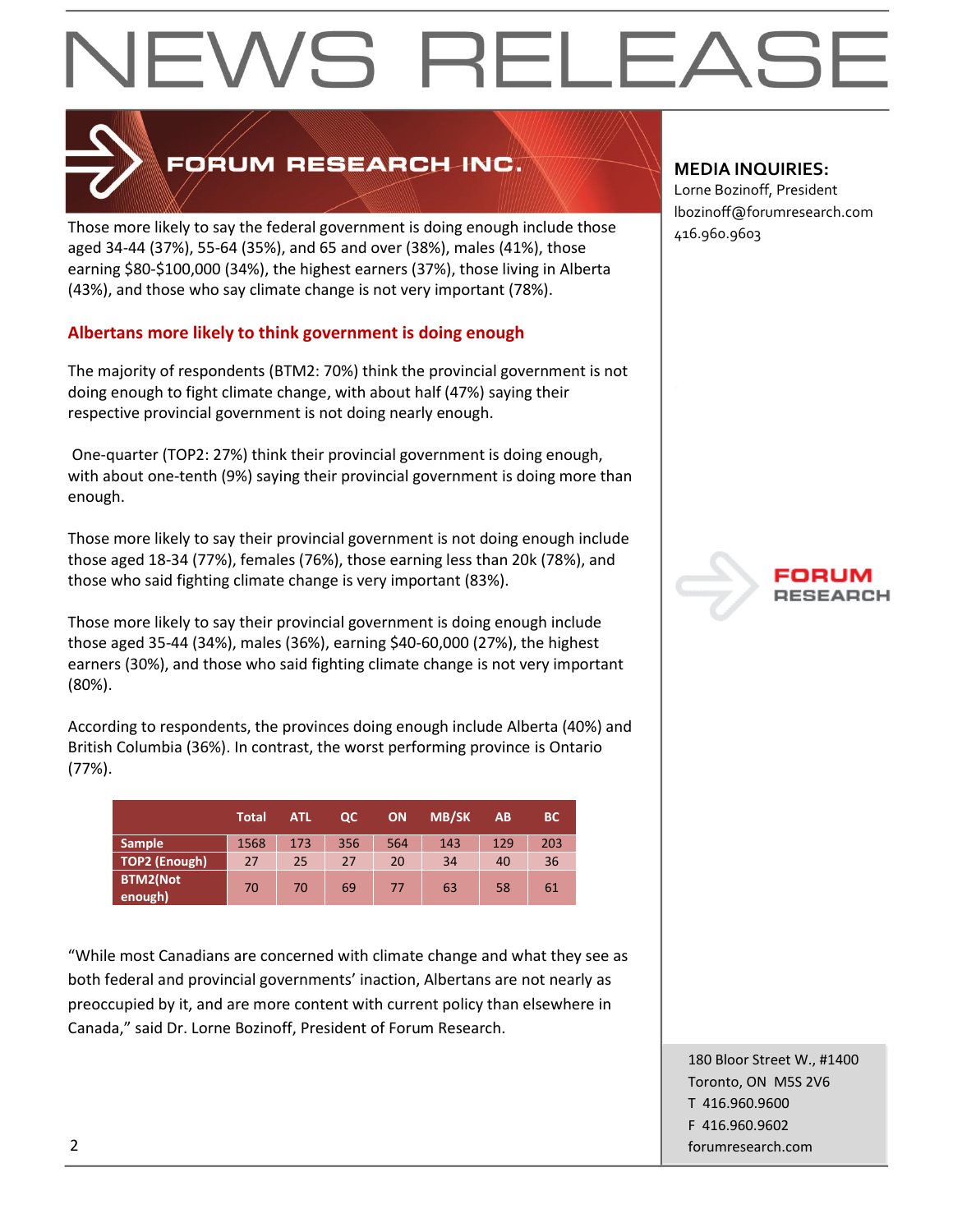### **PRUM RESEARCH INC.**

#### **MEDIA INQUIRIES:**

Lorne Bozinoff, President lbozinoff@forumresearch.com 416.960.9603

#### **Methodology**

The Forum Poll™ was conducted by Forum Research with the results based on an interactive voice response telephone survey of 1812 randomly selected Canadians. The poll was fielded June 28<sup>th</sup>-30<sup>th</sup>, 2019.

Results based on the total sample are considered accurate +/- 3%, 19 times out of 20. Subsample results will be less accurate. Margins of error for subsample (such as age, gender) results are available at [www.forumresearch.com/samplestim.asp](http://www.forumresearch.com/samplestim.asp)

Where appropriate, the data has been statistically weighted by age, region, and other variables to ensure that the sample reflects the actual population according to the latest Census data.

This research is not necessarily predictive of future outcomes, but rather, captures opinion at one point in time. Actual results depend on a Candidate's ability to get their voters out. Forum Research conducted this poll as a public service and to demonstrate our survey research capabilities. Forum houses its poll results in the Data Library of the Department of Political Science at the University of Toronto.

With offices across Canada and around the world, 100% Canadian-owned Forum Research is one of the country's leading survey research firms. This Forum Poll™ and other polls may be found at Forum's poll archive at [forumpoll.com.](file:///C:/Users/gmilakovic/Dropbox/Forum%20Poll%20Temporary/2017/November/TO/Releases/forumpoll.com)

180 Bloor Street W., #1400 Toronto, ON M5S 2V6 T 416.960.9600 F 416.960.9602 3 forumresearch.com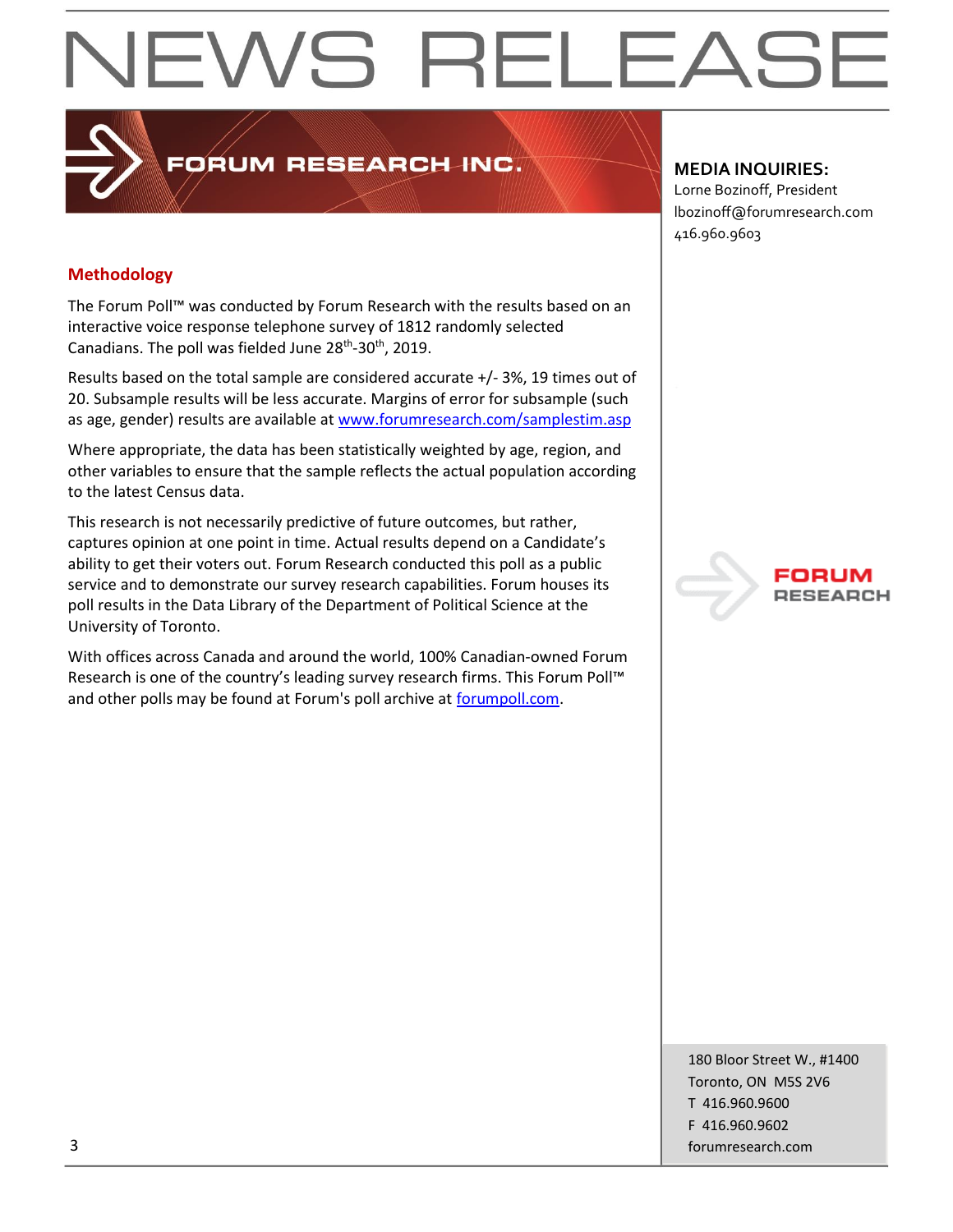### FORUM RESEARCH INC.

#### **Fighting climate change**

*In your opinion, how important is fighting climate change?*

#### *Age/gender*

| %                       | <b>Total</b> | 18 <sub>to</sub><br>34 | 35 to<br>44    | 45 to<br>54  | 55 to<br>64    | 65 and<br>over | <b>Male</b>  | <b>Female</b>  |
|-------------------------|--------------|------------------------|----------------|--------------|----------------|----------------|--------------|----------------|
| Sample                  | 1812         | 276                    | 224            | 288          | 430            | 594            | 998          | 764            |
| TOP <sub>2</sub>        | 82           | 85                     | 84             | 80           | 76             | 83             | 77           | 88             |
| BTM <sub>2</sub>        | 16           | 14                     | 15             | 18           | 21             | 15             | 22           | 10             |
| Very important          | 65           | 72                     | 65             | 59           | 59             | 66             | 56           | 75             |
| Somewhat<br>important   | 17           | 13                     | 19             | 21           | 18             | 17             | 21           | 14             |
| Not very<br>important   | 6            | 5                      | 5              | 8            | 8              | 6              | 8            | $\overline{4}$ |
| Not important at<br>all | 10           | 10                     | 10             | 11           | 13             | 9              | 14           | 6              |
| Don't know              | $\mathbf{1}$ | $\mathbf{1}$           | $\overline{1}$ | $\mathbf{1}$ | $\overline{3}$ | $\overline{2}$ | $\mathbf{1}$ | $\mathbf{1}$   |

#### **MEDIA INQUIRIES:**

Lorne Bozinoff, President lbozinoff@forumresearch.com 416.960.9603



#### *Income*

| %                       | <b>Total</b>   | $<$ \$20 $k$             | \$20k-<br>\$40 <sub>k</sub> | \$40k-<br><b>\$60k</b> | \$60k-<br>\$80 <sub>k</sub> | <b>\$80k-</b><br><b>100k</b> | \$100k-<br><b>\$250k</b> |
|-------------------------|----------------|--------------------------|-----------------------------|------------------------|-----------------------------|------------------------------|--------------------------|
| Sample                  | 1812           | 173                      | 251                         | 271                    | 215                         | 186                          | 396                      |
| TOP <sub>2</sub>        | 82             | 79                       | 86                          | 84                     | 82                          | 78                           | 82                       |
| BTM <sub>2</sub>        | 16             | 19                       | 13                          | 14                     | 15                          | 21                           | 18                       |
| Very important          | 65             | 66                       | 71                          | 67                     | 71                          | 61                           | 62                       |
| Somewhat<br>important   | 17             | 13                       | 15                          | 17                     | 11                          | 16                           | 20                       |
| Not very<br>important   | 6              | 5                        | 3                           | 5                      | 8                           | 8                            | 8                        |
| Not important at<br>all | 10             | 14                       | 10                          | 9                      | 7                           | 14                           | 10                       |
| Don't know              | $\overline{1}$ | $\overline{\phantom{0}}$ | $\mathbf{1}$                | 3                      | $\mathfrak{p}$              | $\overline{1}$               | $\mathbf 0$              |

180 Bloor Street W., #1400 Toronto, ON M5S 2V6 T 416.960.9600 F 416.960.9602 4 forumresearch.com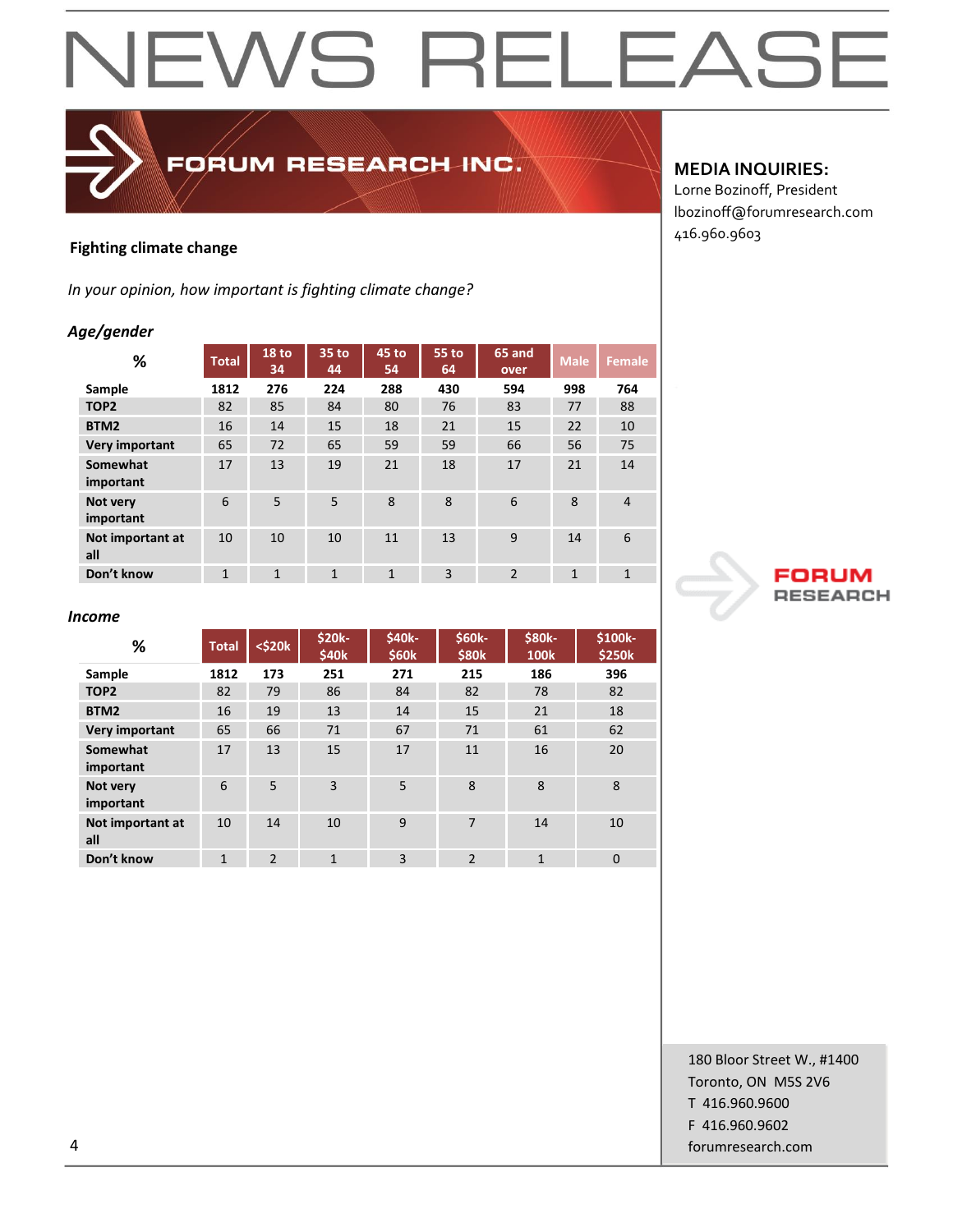### FORUM RESEARCH INC.

#### *Education*

| %                        | <b>Total</b> | <b>Secondary</b><br>school or less | Some college<br>or university | <b>Completed</b><br>college or<br>university | Post-<br>graduate<br>degree |
|--------------------------|--------------|------------------------------------|-------------------------------|----------------------------------------------|-----------------------------|
| Sample                   | 1812         | 315                                | 465                           | 663                                          | 369                         |
| TOP <sub>2</sub>         | 82           | 79                                 | 83                            | 81                                           | 86                          |
| BTM2                     | 16           | 18                                 | 16                            | 17                                           | 13                          |
| <b>Very</b><br>important | 65           | 60                                 | 63                            | 67                                           | 67                          |
| Somewhat<br>important    | 17           | 19                                 | 19                            | 14                                           | 19                          |
| Not very<br>important    | 6            | $\overline{7}$                     | 5                             | $\overline{7}$                               | 5                           |
| Not important<br>at all  | 10           | 11                                 | 11                            | 11                                           | 8                           |
| Don't know               | $\mathbf{1}$ | $\overline{3}$                     | $\mathbf{1}$                  | $\mathbf{1}$                                 | $\mathbf{1}$                |

#### **MEDIA INQUIRIES:**

Lorne Bozinoff, President lbozinoff@forumresearch.com 416.960.9603

#### *Region*

| ℅                    | <b>Total</b> | <b>AT</b> | QB  | <b>ON</b>      | <b>MB/SK</b> | AB  | <b>BC</b> |
|----------------------|--------------|-----------|-----|----------------|--------------|-----|-----------|
| Sample               | 1812         | 196       | 383 | 648            | 191          | 163 | 231       |
| <b>NET: TOP2</b>     | 82           | 84        | 90  | 82             | 72           | 68  | 84        |
| <b>NET: BTM2</b>     | 16           | 16        | 8   | 16             | 27           | 32  | 15        |
| Very important       | 65           | 63        | 78  | 68             | 45           | 45  | 62        |
| Somewhat important   | 17           | 20        | 12  | 14             | 27           | 23  | 22        |
| Not very important   | 6            | 7         | 3   | 6              | 6            | 12  | 7         |
| Not important at all | 10           | 9         | 5   | 11             | 21           | 19  | 9         |
| Don't know           | 1            | $\Omega$  | 1   | $\mathfrak{p}$ | 1            | 1   | 1         |

180 Bloor Street W., #1400 Toronto, ON M5S 2V6 T 416.960.9600 F 416.960.9602 5 forumresearch.com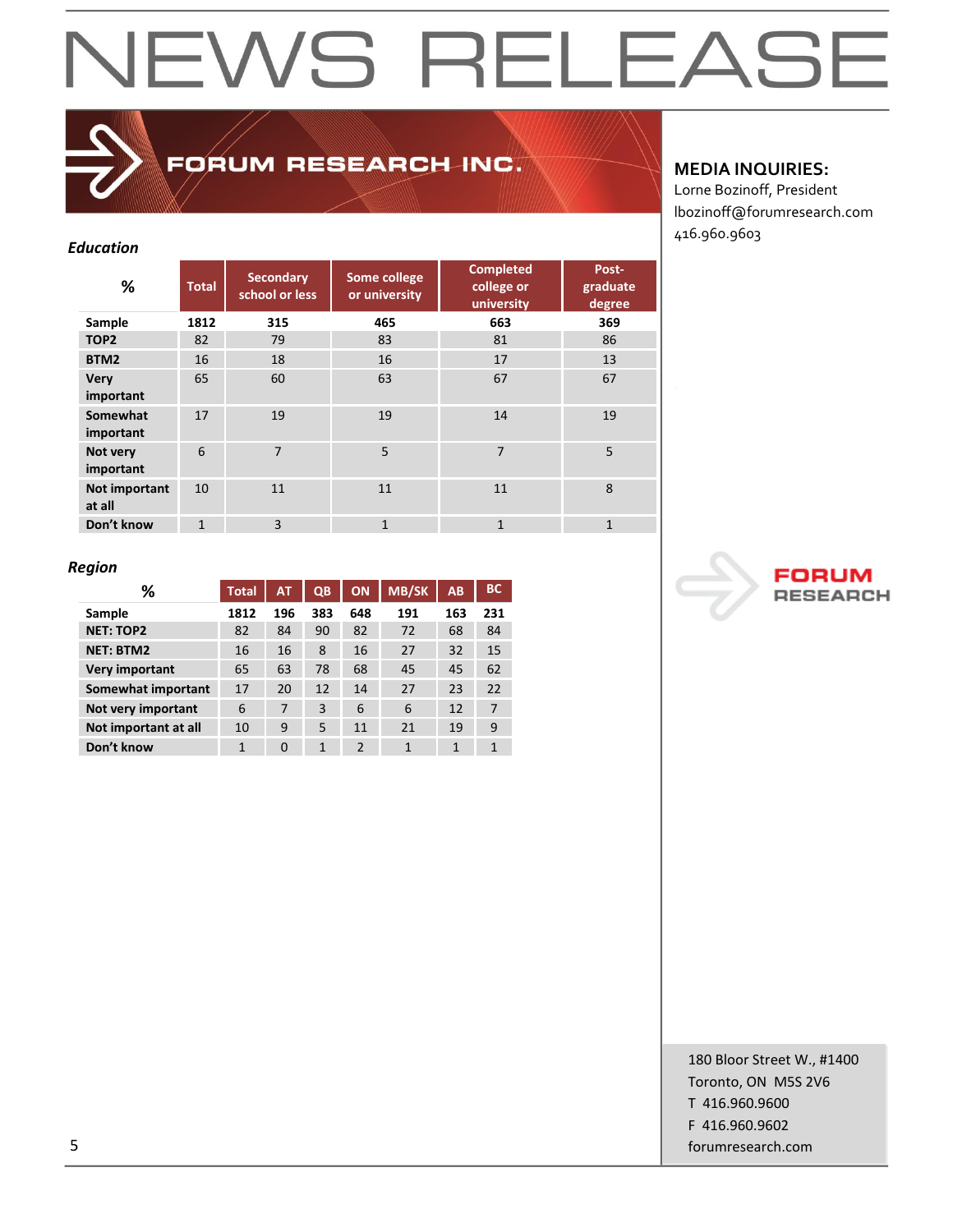### **NEWS RELEAS** j⊢

#### **Federal government climate change**

*In your opinion is the federal government doing enough to fight climate change?*

FORUM RESEARCH INC.

#### *Age/gender*

| ℅                    | <b>Total</b>   | <b>18 to</b><br>34 | 35 to<br>44 | 45 to<br>54    | 55 to<br>64 | 65 and<br>over | <b>Male</b> | Female |
|----------------------|----------------|--------------------|-------------|----------------|-------------|----------------|-------------|--------|
| Sample               | 1568           | 240                | 197         | 247            | 359         | 525            | 826         | 710    |
| TOP <sub>2</sub>     | 32             | 26                 | 37          | 30             | 35          | 38             | 41          | 26     |
| BTM2                 | 63             | 71                 | 60          | 65             | 58          | 56             | 56          | 69     |
| More than<br>enough  | 10             | 9                  | 11          | 11             | 10          | 11             | 13          | 8      |
| Enough               | 22             | 17                 | 25          | 19             | 25          | 27             | 28          | 18     |
| Not enough           | 31             | 31                 | 29          | 33             | 28          | 32             | 28          | 33     |
| Not nearly<br>enough | 32             | 40                 | 31          | 32             | 30          | 24             | 28          | 36     |
| Don't know           | $\overline{4}$ | $\overline{2}$     | 3           | $\overline{4}$ | 7           | 6              | 3           | 5      |

#### *Income*

| %                    | <b>Total</b>   | $<$ \$20 $k$ | \$20k-<br>\$40k | \$40k-<br>\$60 <sub>k</sub> | \$60k-<br>\$80 <sub>k</sub> | \$80k-<br><b>100k</b> | \$100k-<br>\$250k |
|----------------------|----------------|--------------|-----------------|-----------------------------|-----------------------------|-----------------------|-------------------|
| Sample               | 1568           | 142          | 221             | 241                         | 190                         | 155                   | 345               |
| TOP <sub>2</sub>     | 32             | 25           | 32              | 31                          | 31                          | 34                    | 37                |
| BTM2                 | 63             | 70           | 64              | 65                          | 66                          | 64                    | 59                |
| More than<br>enough  | 10             | 9            | $\overline{7}$  | 10                          | 5                           | 11                    | 14                |
| Enough               | 22             | 16           | 24              | 21                          | 26                          | 22                    | 23                |
| Not enough           | 31             | 28           | 31              | 36                          | 32                          | 32                    | 30                |
| Not nearly<br>enough | 32             | 42           | 32              | 30                          | 35                          | 32                    | 28                |
| Don't know           | $\overline{4}$ | 5            | 5               | $\overline{4}$              | 3                           | 3                     | 5                 |

#### **MEDIA INQUIRIES:**

Lorne Bozinoff, President lbozinoff@forumresearch.com 416.960.9603



180 Bloor Street W., #1400 Toronto, ON M5S 2V6 T 416.960.9600 F 416.960.9602 6 forumresearch.com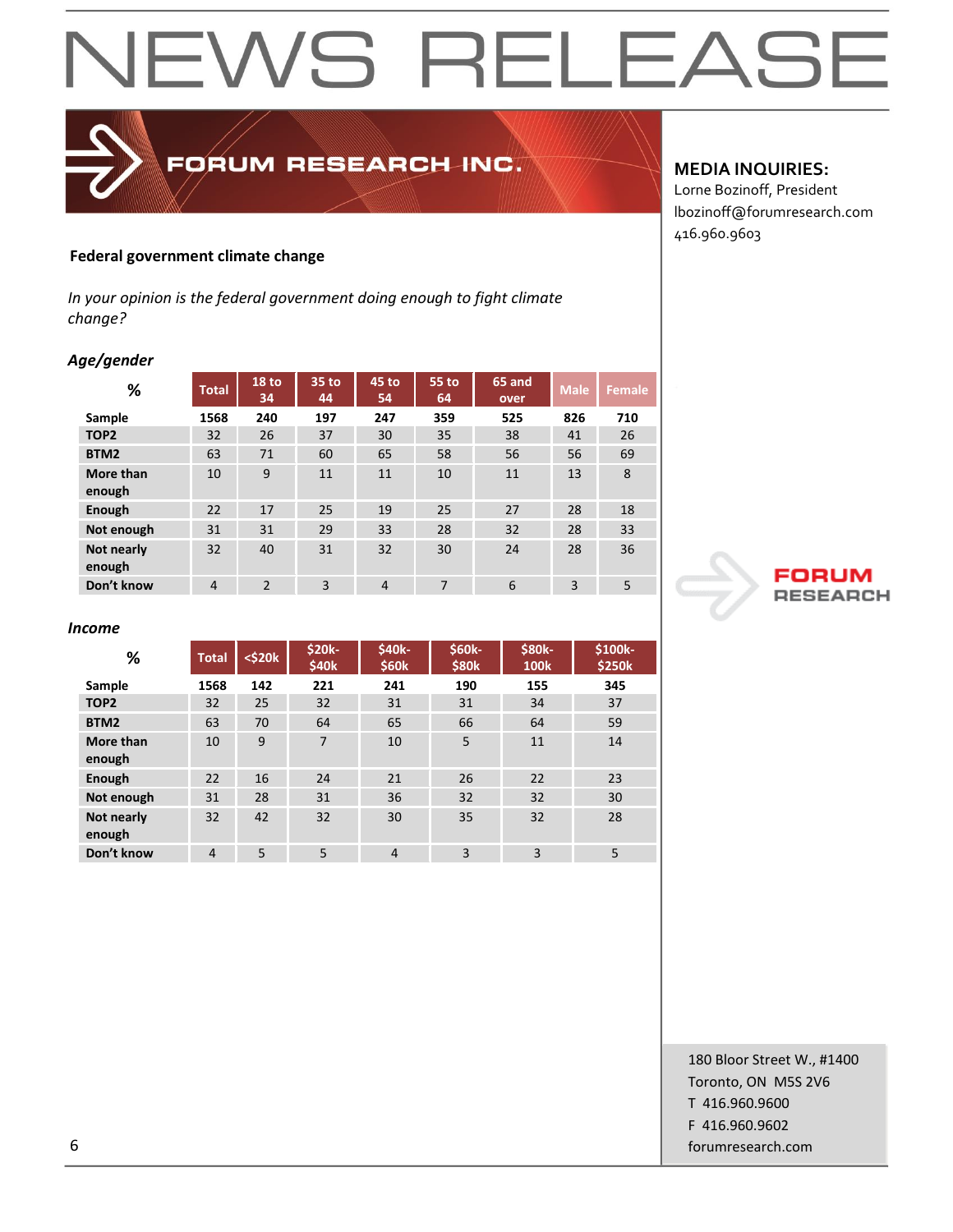### FORUM RESEARCH INC.

#### *Education*

| %                    | <b>Total</b>   | <b>Secondary</b><br>school or less | Some college or<br>university | <b>Completed college</b><br>or university | Post-<br>graduate<br>degree |
|----------------------|----------------|------------------------------------|-------------------------------|-------------------------------------------|-----------------------------|
| Sample               | 1568           | 265                                | 402                           | 575                                       | 326                         |
| <b>NET: TOP2</b>     | 32             | 32                                 | 31                            | 33                                        | 32                          |
| <b>NET: BTM2</b>     | 63             | 62                                 | 64                            | 63                                        | 63                          |
| More than<br>enough  | 10             | 12                                 | 11                            | 11                                        | 8                           |
| Enough               | 22             | 20                                 | 21                            | 23                                        | 24                          |
| Not enough           | 31             | 26                                 | 27                            | 33                                        | 35                          |
| Not nearly<br>enough | 32             | 36                                 | 37                            | 30                                        | 28                          |
| Don't know           | $\overline{4}$ | 6                                  | 4                             | 3                                         | 5                           |

#### *Region*

| ℅                 | <b>Total</b> | <b>AT</b> | QB  | <b>ON</b> | <b>MB/SK</b> | <b>AB</b>      | <b>BC</b>      |
|-------------------|--------------|-----------|-----|-----------|--------------|----------------|----------------|
| Sample            | 1568         | 173       | 356 | 564       | 143          | 129            | 203            |
| <b>NET: TOP2</b>  | 32           | 30        | 27  | 35        | 28           | 43             | 32             |
| <b>NET: BTM2</b>  | 63           | 65        | 68  | 62        | 63           | 53             | 66             |
| More than enough  | 10           | 9         | 5   | 11        | 14           | 24             | 9              |
| Enough            | 22           | 22        | 22  | 24        | 14           | 19             | 23             |
| Not enough        | 31           | 34        | 31  | 33        | 37           | 22             | 28             |
| Not nearly enough | 32           | 32        | 37  | 28        | 26           | 31             | 38             |
| Don't know        | 4            | 5         | 5   | 3         | 9            | $\overline{4}$ | $\mathfrak{p}$ |

#### *Fighting climate change*

| %                              | <b>Total</b>   | TOP <sub>2</sub> | BTM2           | <b>Very</b><br>Important | <b>Somewhat</b><br>important | Not very<br>important | <b>Not</b><br><b>Important</b><br>at all | Don't<br>know  |
|--------------------------------|----------------|------------------|----------------|--------------------------|------------------------------|-----------------------|------------------------------------------|----------------|
| Sample                         | 1568           | 1447             | 121            | 1106                     | 341                          | 121                   | 0                                        | 0              |
| TOP <sub>2</sub>               | 32             | 29               | 78             | 21                       | 60                           | 78                    | $\mathbf{0}$                             | $\mathbf{0}$   |
| BTM2                           | 63             | 67               | 16             | 76                       | 33                           | 16                    | $\mathbf{0}$                             | $\mathbf{0}$   |
| <b>More</b><br>than<br>enough  | 10             | 8                | 47             | 5                        | 19                           | 47                    | $\mathbf{0}$                             | $\overline{0}$ |
| <b>Enough</b>                  | 22             | 21               | 32             | 16                       | 41                           | 32                    | $\mathbf{0}$                             | 0              |
| <b>Not</b><br>enough           | 31             | 32               | 9              | 36                       | 20                           | 9                     | $\mathbf{0}$                             | $\Omega$       |
| <b>Not</b><br>nearly<br>enough | 32             | 34               | $\overline{7}$ | 40                       | 12                           | $\overline{7}$        | $\Omega$                                 | $\mathbf{0}$   |
| Don't<br>know                  | $\overline{4}$ | $\overline{4}$   | 6              | $\overline{3}$           | 8                            | 6                     | $\mathbf{0}$                             | $\mathbf{0}$   |

**MEDIA INQUIRIES:**

Lorne Bozinoff, President lbozinoff@forumresearch.com 416.960.9603



180 Bloor Street W., #1400 Toronto, ON M5S 2V6 T 416.960.9600 F 416.960.9602 7 forumresearch.com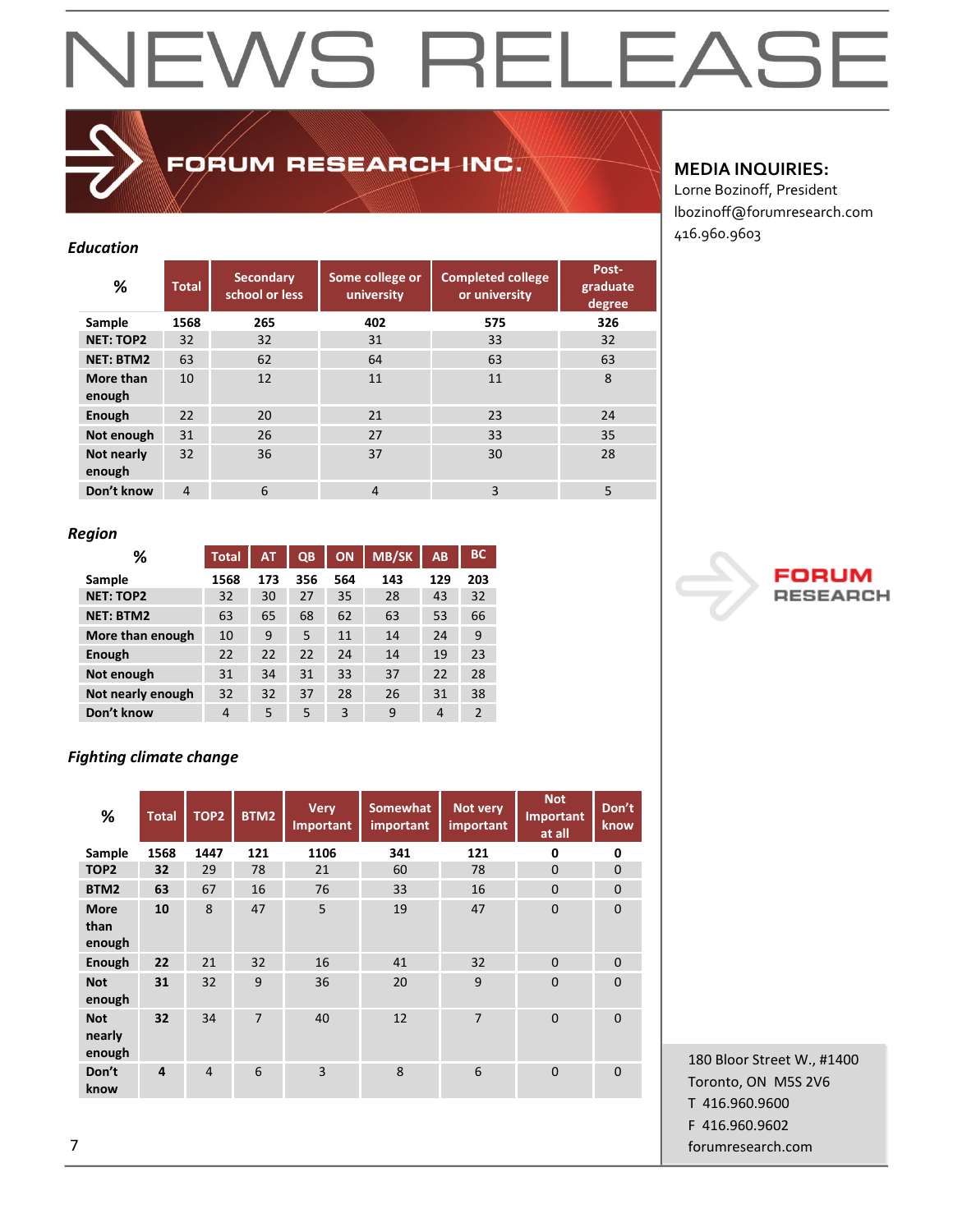#### **Provincial government climate change**

*In your opinion is your provincial government doing enough to fight climate change?*

FORUM RESEARCH INC.

#### *Age/gender*

| %                    | <b>Total</b> | 18 to<br>34 | 35 to<br>44    | 45 to<br>54    | 55 to<br>64 | 65 and<br>over | <b>Male</b>    | <b>Female</b>  |
|----------------------|--------------|-------------|----------------|----------------|-------------|----------------|----------------|----------------|
| Sample               | 1568         | 240         | 197            | 247            | 359         | 525            | 826            | 710            |
| TOP <sub>2</sub>     | 27           | 19          | 34             | 26             | 29          | 30             | 36             | 20             |
| BTM <sub>2</sub>     | 70           | 77          | 64             | 70             | 66          | 66             | 62             | 76             |
| More than<br>enough  | 9            | 7           | 11             | 9              | 10          | 8              | 11             | $\overline{7}$ |
| Enough               | 18           | 12          | 23             | 17             | 19          | 22             | 25             | 13             |
| Not enough           | 23           | 23          | 17             | 26             | 20          | 29             | 20             | 26             |
| Not nearly<br>enough | 47           | 55          | 47             | 44             | 46          | 36             | 42             | 50             |
| Don't know           | 3            | 3           | $\mathfrak{p}$ | $\overline{4}$ | 5           | $\overline{4}$ | $\overline{2}$ | $\overline{4}$ |

#### *Income*

| %                    | <b>Total</b> | $<$ \$20 $k$ | \$20k-<br>\$40 <sub>k</sub> | <b>\$40k-</b><br>\$60k | \$60k-<br>\$80 <sub>k</sub> | \$80k-<br><b>100k</b> | \$100k-<br>\$250k |
|----------------------|--------------|--------------|-----------------------------|------------------------|-----------------------------|-----------------------|-------------------|
| Sample               | 1568         | 142          | 221                         | 241                    | 190                         | 155                   | 345               |
| TOP <sub>2</sub>     | 27           | 19           | 26                          | 27                     | 25                          | 25                    | 30                |
| BTM2                 | 70           | 78           | 70                          | 70                     | 71                          | 72                    | 67                |
| More than<br>enough  | 9            | 5            | 8                           | 8                      | 7                           | 8                     | 12                |
| Enough               | 18           | 14           | 18                          | 19                     | 18                          | 17                    | 18                |
| Not enough           | 23           | 26           | 31                          | 22                     | 20                          | 25                    | 19                |
| Not nearly<br>enough | 47           | 52           | 39                          | 48                     | 51                          | 47                    | 49                |
| Don't know           | 3            | 3            | $\overline{4}$              | 3                      | $\overline{4}$              | 3                     | 3                 |

#### **MEDIA INQUIRIES:**

Lorne Bozinoff, President lbozinoff@forumresearch.com 416.960.9603



180 Bloor Street W., #1400 Toronto, ON M5S 2V6 T 416.960.9600 F 416.960.9602 8 forumresearch.com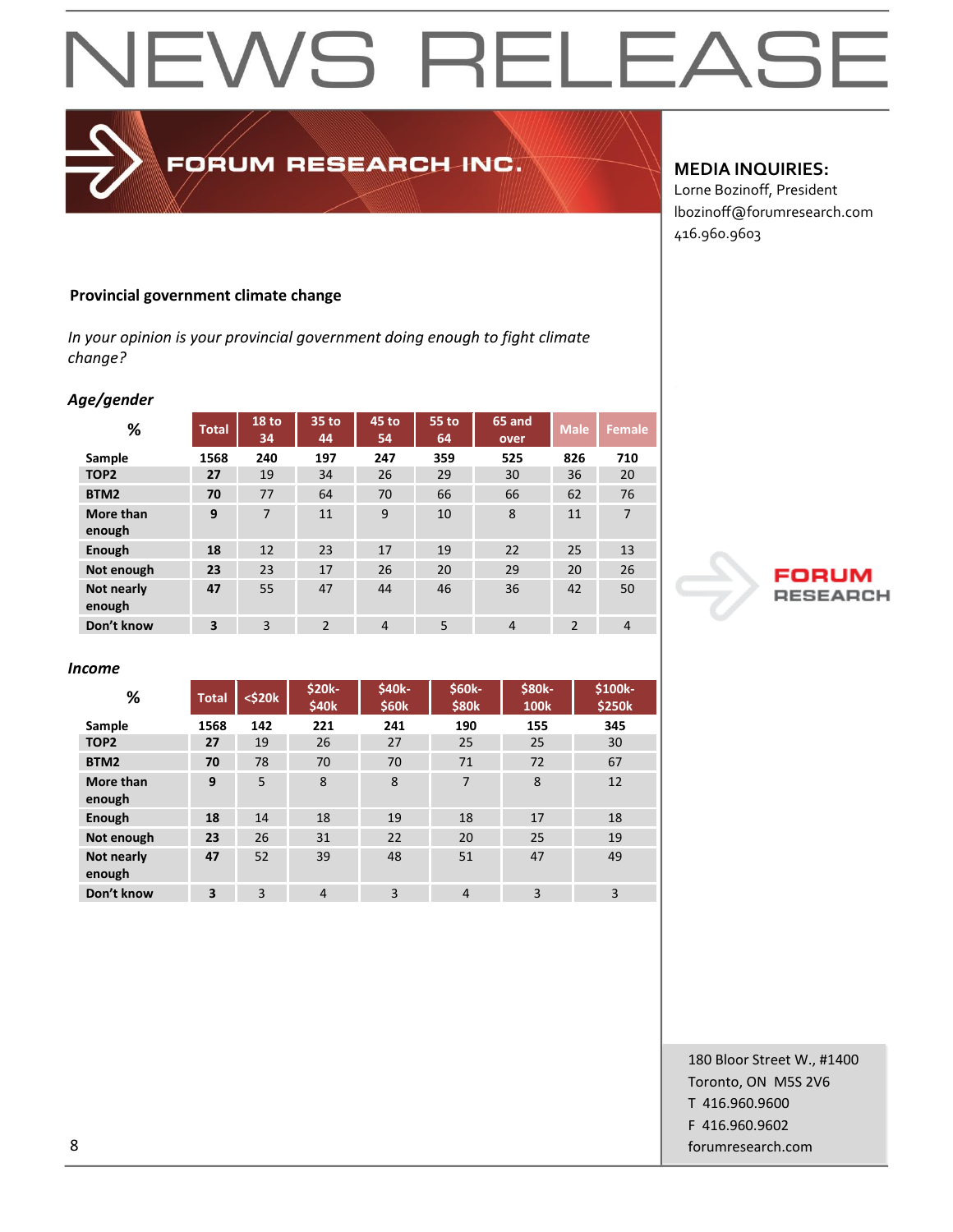FORUM RESEARCH INC.

#### **MEDIA INQUIRIES:**

Lorne Bozinoff, President lbozinoff@forumresearch.com 416.960.9603

#### *Education*

| %                    | <b>Total</b>            | <b>Secondary</b><br>school or less | Some college or<br>university | <b>Completed college</b><br>or university | Post-<br>graduate<br>degree |
|----------------------|-------------------------|------------------------------------|-------------------------------|-------------------------------------------|-----------------------------|
| Sample               | 1568                    | 265                                | 402                           | 575                                       | 326                         |
| <b>NET: TOP2</b>     | 27                      | 31                                 | 26                            | 26                                        | 25                          |
| <b>NET: BTM2</b>     | 70                      | 64                                 | 71                            | 71                                        | 70                          |
| More than<br>enough  | 9                       | 10                                 | 10                            | 8                                         | 7                           |
| Enough               | 18                      | 21                                 | 16                            | 18                                        | 18                          |
| Not enough           | 23                      | 23                                 | 28                            | 23                                        | 19                          |
| Not nearly<br>enough | 47                      | 41                                 | 43                            | 48                                        | 52                          |
| Don't know           | $\overline{\mathbf{3}}$ | $\overline{4}$                     | 3                             | 3                                         | 5                           |

#### *Region*

| ℅                 | <b>Total</b> | <b>AT</b> | QB  | <b>ON</b> | <b>MB/SK</b> | AB  | <b>BC</b>      |
|-------------------|--------------|-----------|-----|-----------|--------------|-----|----------------|
| Sample            | 1568         | 173       | 356 | 564       | 143          | 129 | 203            |
| <b>NET: TOP2</b>  | 27           | 25        | 27  | 20        | 34           | 40  | 36             |
| <b>NET: BTM2</b>  | 70           | 70        | 69  | 77        | 63           | 58  | 61             |
| More than enough  | 9            | 5         | 5   | 7         | 16           | 20  | 14             |
| Enough            | 18           | 20        | 22  | 13        | 18           | 20  | 23             |
| Not enough        | 23           | 26        | 33  | 15        | 16           | 14  | 34             |
| Not nearly enough | 47           | 44        | 35  | 62        | 47           | 45  | 27             |
| Don't know        | 3            | 5         | 4   | 3         | 3            | 1   | $\mathfrak{p}$ |

#### *Fighting climate change*

| %                              | <b>Total</b> | TOP <sub>2</sub> | BTM2           | <b>Very</b><br><b>Important</b> | <b>Somewhat</b><br>important | Not very<br>important | <b>Not</b><br>Important<br>at all | Don't<br>know |
|--------------------------------|--------------|------------------|----------------|---------------------------------|------------------------------|-----------------------|-----------------------------------|---------------|
| Sample                         | 1568         | 1447             | 121            | 1106                            | 341                          | 121                   | $\mathbf 0$                       | 0             |
| TOP <sub>2</sub>               | 27           | 23               | 80             | 14                              | 57                           | 80                    | $\Omega$                          | $\mathbf{0}$  |
| BTM2                           | 70           | 74               | 16             | 83                              | 38                           | 16                    | $\Omega$                          | $\Omega$      |
| <b>More</b><br>than<br>enough  | 9            | 6                | 47             | $\overline{4}$                  | 15                           | 47                    | $\overline{0}$                    | $\mathbf{0}$  |
| Enough                         | 18           | 17               | 33             | 10                              | 42                           | 33                    | $\Omega$                          | $\mathbf{0}$  |
| <b>Not</b><br>enough           | 23           | 25               | $\overline{4}$ | 26                              | 20                           | $\overline{4}$        | $\overline{0}$                    | $\Omega$      |
| <b>Not</b><br>nearly<br>enough | 47           | 49               | 12             | 57                              | 18                           | 12                    | $\Omega$                          | $\Omega$      |

180 Bloor Street W., #1400 Toronto, ON M5S 2V6 T 416.960.9600 F 416.960.9602 9 forumresearch.com